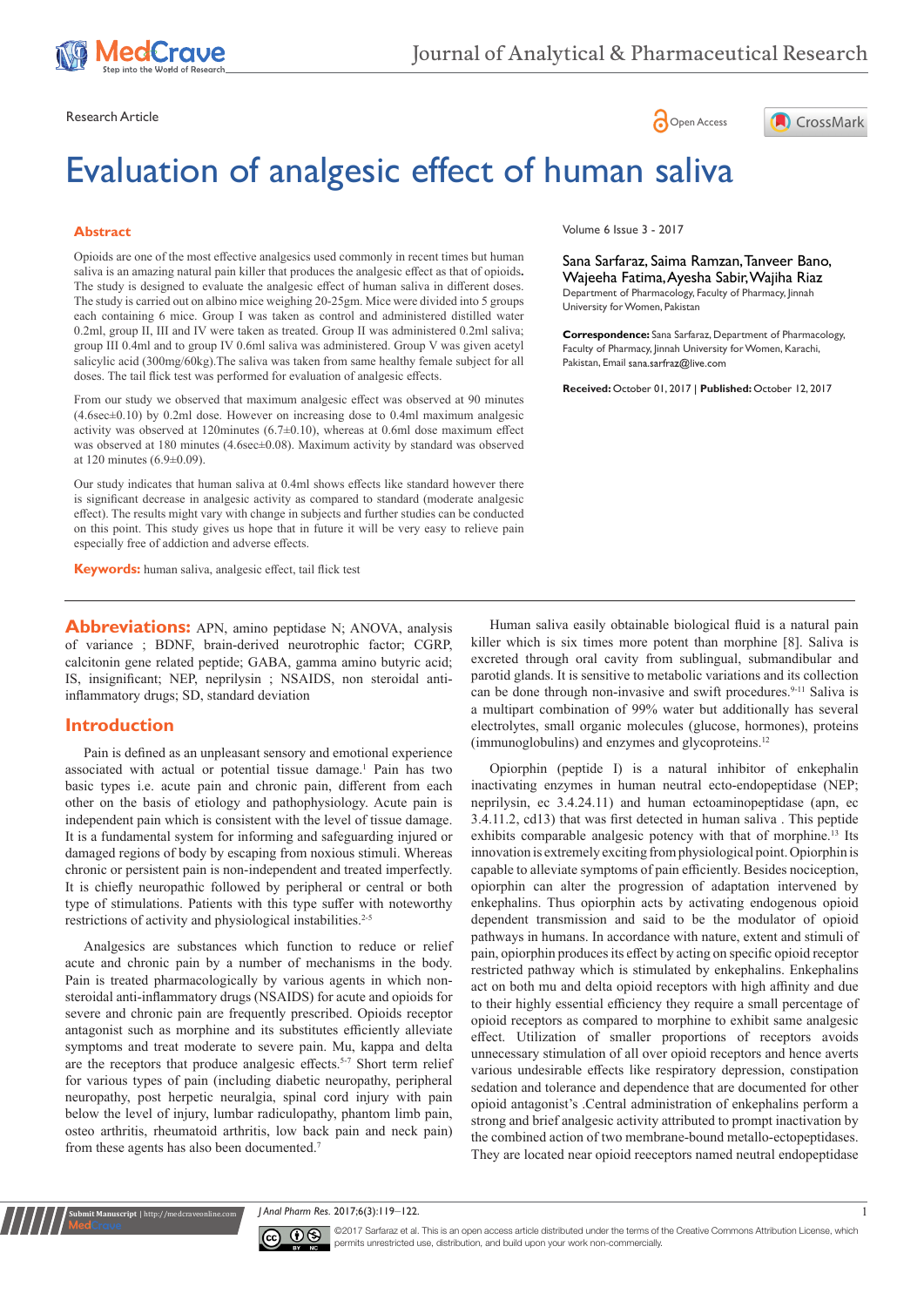(NEP ec3.4.21.11) and aminopeptidase-n  $(APN$  ec3.4.11.2).<sup>14-15</sup> Opiorphin lengthens the effect of enkephalins by obstructing the action of these two enzymes. According to an experimental study in rats 1mg of opiorphin possesses similar effect of 3mg of morphine.<sup>16</sup> The purpose of our study was to evaluate the analgesic effect of saliva at different doses by tail flick test in-order to test the analgesic potential it possesses.

# **Methodology**

#### **Animals selected**

Albino mice of either sex weighing 20-25grams were selected. The mice were divided into 5 groups, each containing 6 mice. Group I served as control and administered distilled water 0.2 ml, group II, III and IV were taken as treated and were given 0.2ml, 0.4ml and 0.6ml of saliva respectively. Group V was given acetyl salicylic acid (300mg/60kg).

Sample collection: The saliva was taken from same healthy female subject for all doses.

**Evaluation of analgesic effect:** The tail flick test was performed for evaluation of analgesic effects.

#### **Tail flick test**

Respective doses were administered one at a time to all 5 groups and the tail flick test is performed at o minute and then every 30 minutes till 180 minutes. Mice were strained with cuff hold and their tail was dipped in water bath at 50oC temperature. Tail flick time was noted to observe the analgesic effects.<sup>17</sup>

#### **Statistical analysis**

The experimental results were expressed as Mean  $\pm$  SD for six

animals in each group. The time taken to flick the tail was analysed statistically using one-way analysis of variance (ANOVA), followed by Tukey's multiple comparison test. P value of < 0.05 was considered as statistically significant.

## **Results**

Post hoc analysis by one way ANOVA shows highly significantly increased  $(p<0.001)$  tail flick latency time by all three treated doses as compared to control. Upon comparison with standard 0.2ml of saliva showed highly significantly reduced  $(p<0.001)$  analgesic activity as compared to standard. 0.4ml dose of saliva also shows highly significantly (p<0.001) reduced analgesic activity till 120 minutes as compared to standard however at 180 minutes it was highly significantly (p<0.001) increased as compared to standard.

0.6ml dose of saliva shows highly significantly  $(p<0.001)$  reduced analgesic effect till 150minutes as compared to standard which was then highly significantly  $(p<0.001)$  increased than the standard at 180 minutes. Among comparison within the group 0.4ml dose of saliva when compared with 0.2ml showed highly significant  $(p<0.001)$ increase from 30 till 180 minutes only at 90minutes there was highly significant (p<0.001) decrease in tail flick latency by 0.4ml as compared to 0.2ml.

Among comparison within the group 0.6ml dose of saliva when compared with 0.2ml showed highly significant  $(p<0.001)$  increase at 30, 60,150 and 180 minutes where as at 90 and 120 minutes there was highly significant ( $p<0.001$ ) decrease in tail flick latency by 0.6ml as compared to 0.2ml. Among comparison within the group 0.6ml dose of saliva when compared with 0.4ml showed highly significant (p<0.001) decrease from 60 till 150 minutes where as at 180 minutes there was highly significant  $(p<0.001)$  increase in tail flick latency by 0.6ml as compared to 0.4ml (Table 1).

**Table 1** Screening of Analgesic activity by Tail Flick Method of human saliva at different doses

| <b>Drugs</b> | <b>Dose</b>         | Pre Drug (0min) | 30 min                                                                   | 60 <sub>min</sub>                                                         | 90 <sub>min</sub>                                                                 | l 20min                                                         | l 50min                                                            | 180 <sub>min</sub>                                      |
|--------------|---------------------|-----------------|--------------------------------------------------------------------------|---------------------------------------------------------------------------|-----------------------------------------------------------------------------------|-----------------------------------------------------------------|--------------------------------------------------------------------|---------------------------------------------------------|
| Control      | 0.1ml Distill water | $0.60 \pm 0.08$ | $0.68 \pm 0.11$                                                          | $0.70 \pm 0.09$                                                           | $0.70 \pm 0.16$                                                                   | $0.73 \pm 0.10$                                                 | $0.70 \pm 0.89$                                                    | $0.68 + 0.18$                                           |
| Saliva       | 0.2ml               | $0.68 + 0.07$   | $1.6 \pm 0.12$<br>***<br>$\#$ ## $\downarrow$                            | $1.8 + 0.08$<br>***<br>$\#$ ##                                            | $4.6 \pm 0.10$<br>***<br>$\#$ ##                                                  | $3.7 \pm 0.12$<br>***<br>$\#$ ###                               | $3.1 \pm 0.14$<br>***<br>$\#$ ###                                  | $2.8 \pm 0.05$<br>***<br>I.S                            |
| Saliva       | 0.4ml               | $0.61 \pm 0.07$ | $2.3 \pm 0.08$<br>***<br>$\#$ ## $\downarrow$<br>$\mathbf{m}$ $\uparrow$ | $2.7 \pm 0.06$<br>***<br>$\#$ ##<br>$\mathbf{m}$                          | $3.2 \pm 0.11$<br>***<br>$\#$ ##<br>$\mathfrak{m}_{\mathsf{L}}$                   | $6.7 \pm 0.10$<br>***<br>#Į<br>$\mathbf{m}$                     | $4.2 \pm 0.15$<br>***<br>$\mathbf{m}$                              | $3.8 \pm 0.11$<br>***<br>### ↑<br>$\mathbf{m}$          |
| Saliva       | 0.6ml               | $0.71 \pm 0.10$ | $2.2 \pm 0.18$<br>***<br>$\#$ ## $\downarrow$<br>$\mathbf{m}$<br>I.S     | $2.4 \pm 0.14$<br>***<br>$\#$ ##<br>$\mathbf{m}$<br>$$$ \$\$ $\downarrow$ | $2.3 \pm 0.13$<br>***<br>$\#$ ##<br>$\mathfrak{m}_{\mathsf{L}}$<br><b>\$\$\$!</b> | $2.7 \pm 0.12$<br>***<br>$\#$ ##<br>$\mathfrak{m}_{\downarrow}$ | $3.6 \pm 0.10$<br>***<br>$\#$ ##<br>$\mathbf{m}$<br><b>\$\$\$!</b> | $4.6 \pm 0.08$<br>***<br>###<br>$\mathbf{m}$<br>\$\$\$↑ |
| Aspirin      | 300mg/60kg          | $0.9 \pm 0.12$  | $5.2 \pm 0.22$                                                           | $5.3 \pm 0.08$                                                            | $6.4 \pm 0.11$                                                                    | $6.9 \pm 0.09$                                                  | $4.1 \pm 0.13$                                                     | $2.8 \pm 0.14$                                          |

Values are Mean ± S.D using Statistical tool SPSS 20 Two way Anova was applied, post hoc Tukeys test shows P values as

\*\*\*p≤0.001: Highly significant compared to control.

#p≤0.05: significant, ###p≤ 0.001 highly significant compared to standard.

!!!p≤0.001: Highly significant when compared among treated groups (0.4& 0.6ml against 0.2ml).

\$\$\$p≤0.001: Highly significant IS insignificant when compared among treated groups (0.6ml against 0.4ml).

## **Discussion**

Pain is defined as an unpleasant sensory and emotional experience associated with actual or potential tissue damage. Analgesia is alleviation or absence of pain. Prostaglandins are pro-inflammatory chemicals which are normally produced by body as a consequence of tissue damage and have significant role in process of pain and inflammation. Analgesic effect can thus be produced by reducing the production of prostaglandins that act as pro-inflammatory mediators.18 Human saliva contains natural pain killer "opiorphin"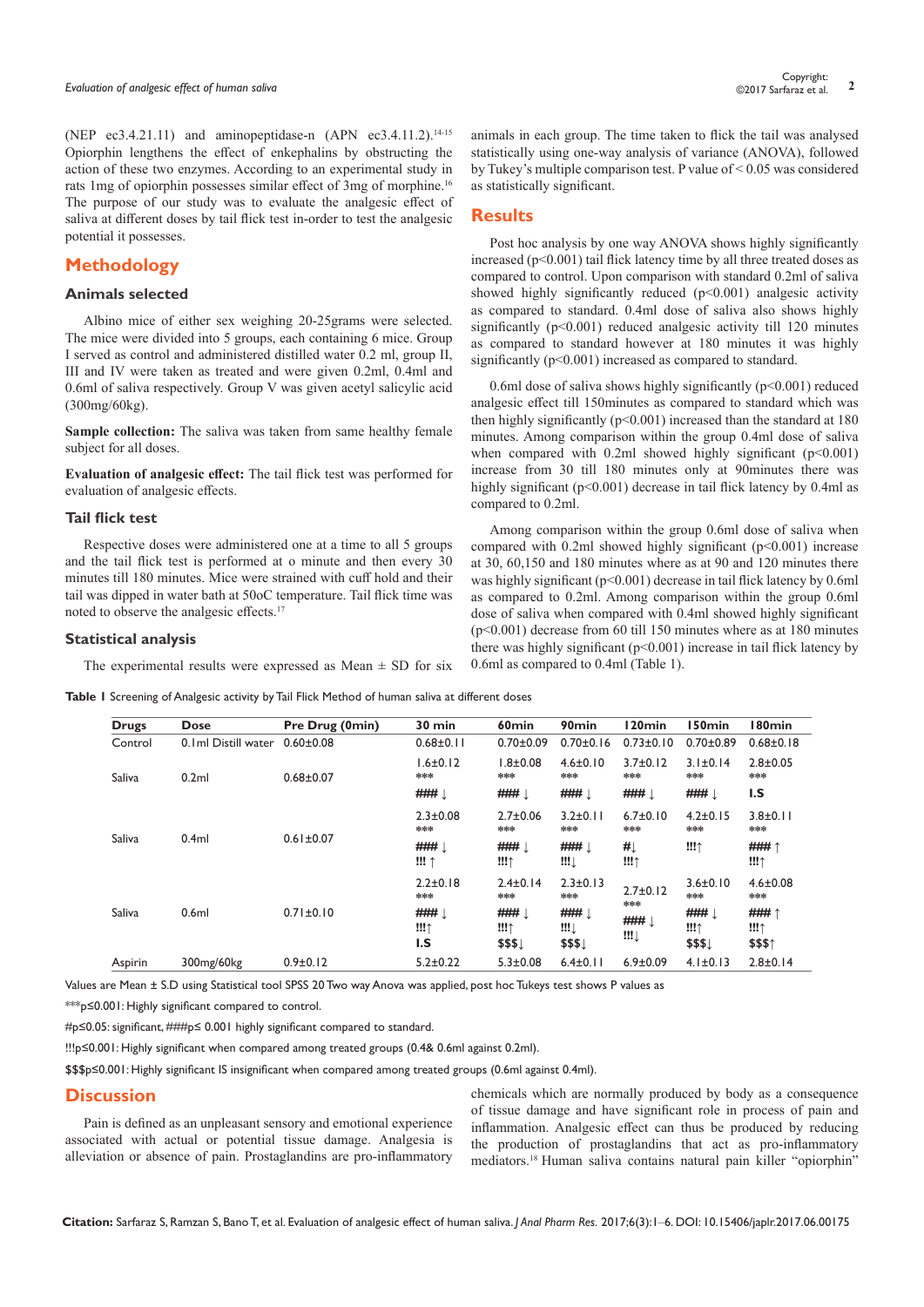it acts by activating endogenous opioid dependent transmission and is said to be the modulator of opioid pathways in humans. Opoiorphin is a relatively simple molecule consisting of a five-amino acid polypeptide, Gln-Arg-Phe-Ser-Arg. Opiorphin pentapeptide originates from the N-terminal region of the protein PROL1 (prolinerich, lacrimal 1).19 Opoiorphin also possess anti-panic and antidepressive activity.<sup>20</sup>

The aim of the present study was to investigate the pharmacological functional profile of opiorphin as an analgesic with respect to doses and efficacy of analgesic effect. Our aim was to access the potency and the duration of opiorphins analgesic effect here we use tail flick method for analyzing the analgesic effect and hence we observed that the analgesic effect of saliva (opiorphin) depends upon quantity of dose and subject from which saliva has been taken. Tail flick test is a model of central pain evaluation. This test constitutes a well validated model for detection of opiate like analgesic drugs where pain response is from spinal origin.21 This method was used because it is simple and inexpensive. This method involves thermal nociceptors stimulation. Specific nociceptors involved in thermal pain perception are thermo sensitive non selective cationic channel specifically Transient receptor potential vanilloid receptor 1 (TRPV1) and Transient receptor potential vanilloid receptor protein 1 (TRPV2).<sup>22</sup> TRPV1are expressed in high threshold peripheral neurons and activated at temperature excess of 42ºC. While TRPV2 receptors are activated at temperature above 50ºC. It has been reported in literature by that opioidal drugs have both central and peripheral pain blocking mechanism.<sup>23</sup> It is well established that thermal nociceptive test are more sensitive to μ opioidal agonist or central analgesics, so our study represent that here μ opioidal receptors are activated and producing analgesic effect .The neurotransmitter involved in pain mainly is glutamate while co transmitters involved are substance P, CGRP (Calcitonin gene related peptide), BDNF (Brain-derived neurotrophic factor) etc. Other neurotransmitters Norepinephrine, serotonin, dopamine, glycine, GABA (gamma amino butyric acid), opioidal peptides released from inhibitory neurons are involved in pain inhibition.<sup>24</sup>

Our study indicates that human saliva at 0.4ml shows effects like standard (aspirin). However there is significance decrease in analgesic activity as compared to standard (moderate analgesic effect). Literature studies of opiorphin have been characterized in human as inhibition of both zinc ecto-peptidases nep and ap-n, that participate in the inactivation of the endogenous opioid neuropeptides enkephalins.25 It is also stated that in most of murine models of pain, opiorphin has been shown to produce an analgesic effect as compared to morphine by activation of the endogenous opioid pathways, without causing a drug tolerance, dependence or constipation.26 Thus, all these findings lead us to conclude that opiorphin which is an inhibitor of pain sensation works by inhibiting the breakdown of the endogenous enkephalin-related activation of μ-and δ-opioid pathways.

## **Conclusion**

The aim of the present study was to investigate the analgesic effect of saliva at different doses. We used tail flick method for analyzing the analgesic effect. Our study indicates that human saliva at 0.4ml shows somewhat similar effects like standard (acetyl salicylic acid) .Hence we concluded that saliva posseses analgesic effect which might be due to opiorphin which is natural pain killer found in saliva having less side effects. This study gives us hope that in future it will be very easy to relieve pain especially free of addiction and adverse effects. Further researches and experimental studies can be carried out by isolating opiorphin molecule from saliva as it is a simple molecule and its analgesic effects should be compared with morphine.

## **Acknowledgements**

None.

# **Conflicts of interest**

None.

#### **References**

- 1. [Williams AC, Craig KD. Updating the definition of pain.](https://www.ncbi.nlm.nih.gov/pubmed/27200490) *Pain*. [2016;157\(11\):2420‒2423.](https://www.ncbi.nlm.nih.gov/pubmed/27200490)
- 2. Merskey H, Bogduk N. *Pain terms, a current list with definitions and notes on usage.* Classification of Chronic Pain Seattle, International Association for the Study of Pain (IASP) Press, USA, 1994. p. 209-214.
- 3. [McQuay H. Opioids in pain management.](http://www.thelancet.com/journals/lancet/article/PIIS014067369903528X/abstract) *Lancet*. [1999;353\(9171\):2229‒2232.](http://www.thelancet.com/journals/lancet/article/PIIS014067369903528X/abstract)
- 4. [Meert TF, Vermeirsch HA. A preclinical comparison between different](https://www.ncbi.nlm.nih.gov/pubmed/15680184)  [opioids: antinociceptive versus adverse effects.](https://www.ncbi.nlm.nih.gov/pubmed/15680184) *Pharmacol Biochem Behav*[. 2005;80\(2\):309‒326.](https://www.ncbi.nlm.nih.gov/pubmed/15680184)
- 5. [Daniel GJ, Andrew M, Micheal K, et al. The Pain Interactome: Connecting](https://www.ncbi.nlm.nih.gov/pubmed/24978826)  [Pain-Specific Protein Interactions.](https://www.ncbi.nlm.nih.gov/pubmed/24978826) *Pain*. 2015;155(11):2243-2252.
- 6. [Tenovuo JO. Salivary parameters of relevance for assessing caries](https://www.ncbi.nlm.nih.gov/pubmed/9088696)  [activity in individuals and populations.](https://www.ncbi.nlm.nih.gov/pubmed/9088696) *Comm Dent Oral Epidemiol*. [1997;25\(1\):82‒86.](https://www.ncbi.nlm.nih.gov/pubmed/9088696)
- 7. [M Usman Tahir, Najma Shoaib, Arooj Usman, et al. Prevalence](http://www.pjmhsonline.com/2011/oct_dec/pdf/nn%20Prevalence%20of%20Analgesic%20Use%20amongst%20University%20Students.pdf)  [of Analgesic Use amongst University Students.](http://www.pjmhsonline.com/2011/oct_dec/pdf/nn%20Prevalence%20of%20Analgesic%20Use%20amongst%20University%20Students.pdf) *PJMHS*. [2011;5\(4\):775‒777.](http://www.pjmhsonline.com/2011/oct_dec/pdf/nn%20Prevalence%20of%20Analgesic%20Use%20amongst%20University%20Students.pdf)
- 8. <https://www.news-medical.net/news/2006/11/15/21008.aspx>
- 9. [Andy Coghlan. Natural-born Pain Killer Found in Human Saliva.](http://www.shaman-australis.com/forum/index.php?/topic/12276-natural-born-painkiller-found-in-human-saliva/) *Journal [Ref Proceedings of the National Academy Of Science](http://www.shaman-australis.com/forum/index.php?/topic/12276-natural-born-painkiller-found-in-human-saliva/)*. 2016;1(3):17979.
- 10. [Joao F, Sandra GF, Ohman C, et al. Metabolite Quantification By NMR](https://www.ncbi.nlm.nih.gov/pubmed/28380387)  [and LC-MS/MS Reveals Differences Between Unstimulated, Stimulated](https://www.ncbi.nlm.nih.gov/pubmed/28380387)  [and Pure Parotid Saliva.](https://www.ncbi.nlm.nih.gov/pubmed/28380387) *J Pharm Biomed Anal.* 2017;140:395-400.
- 11. [Zhang YF, Zheng J, Zhou ZR. Influence of Centrifugation Treatment](http://www.sciencedirect.com/science/article/pii/S2405451816300277)  [on the Lubricating Properties of Human Whole Saliva.](http://www.sciencedirect.com/science/article/pii/S2405451816300277) *Biosurface and Biotribology*[. 2016;2\(3\):96‒101.](http://www.sciencedirect.com/science/article/pii/S2405451816300277)
- 12. [Gittings S, Turnbull N, Henry B, et al. Characterisation of Human Saliva](http://www.sciencedirect.com/science/article/pii/S0939641115000107)  [as a Platform for Oral Dissolution Medium Development.](http://www.sciencedirect.com/science/article/pii/S0939641115000107) *European [Journal of Pharmaceutics and Biopharmaceutics](http://www.sciencedirect.com/science/article/pii/S0939641115000107)*. 2015;91:16‒24.
- 13. [Anne Wisner, Evelyne Dufour, Michaël Messaoudi, et al. Human](https://www.ncbi.nlm.nih.gov/pubmed/17101991)  [Opiorphin, a natural antinociceptive modulator of opioid-dependent](https://www.ncbi.nlm.nih.gov/pubmed/17101991)  pathways. Proc Natl Acad Sci USA. 2016;103(47):17979-17984.
- 14. [Rougeot C, Robert F, Menz L, et al. Systemically Active Human](https://www.ncbi.nlm.nih.gov/pubmed/20814077)  [Opiorphin Is a Potent yet Non-Addictive Analgesic without Drug](https://www.ncbi.nlm.nih.gov/pubmed/20814077)  Tolerance Effects. *J Physiol Pharmacol.* [2010;61\(4\):483‒490.](https://www.ncbi.nlm.nih.gov/pubmed/20814077)
- 15. [Carpenter GH. The secretion, components, and properties of saliva.](https://www.ncbi.nlm.nih.gov/pubmed/23464573)  *[Annu Rev Food Sci Technol](https://www.ncbi.nlm.nih.gov/pubmed/23464573)*. 2014;4:267‒276.
- 16. [Brand HS, Veerman CI. Saliva and Wound Healing.](https://www.ncbi.nlm.nih.gov/pubmed/23878824) *Chin J Dent Res*. [2013;16\(1\):7‒12.](https://www.ncbi.nlm.nih.gov/pubmed/23878824)
- 17. [Gorzalczany S, Marrassini C, Miño J, et al. Antinociceptive Activity of](http://www.sciencedirect.com/science/article/pii/S0378874111000390)  [Ethanolic Extract and isolated Compounds of Urticacircularis.](http://www.sciencedirect.com/science/article/pii/S0378874111000390) *Journal of Ethnopharmacology*[. 2011;134\(3\):733‒738.](http://www.sciencedirect.com/science/article/pii/S0378874111000390)
- 18. Pleuvry B. Non-opioid analgesics. *Anesthesia and intensive care medicine*. 2005;6:25‒29.
- 19. [Dickinson DP, Thiesse M. cDNA cloning of an abundant human](https://www.ncbi.nlm.nih.gov/pubmed/8670737)  [lacrimal gland mRNA encoding a novel tear protein.](https://www.ncbi.nlm.nih.gov/pubmed/8670737) *Curr Eye Res.* [1996;15\(4\):377‒386.](https://www.ncbi.nlm.nih.gov/pubmed/8670737)